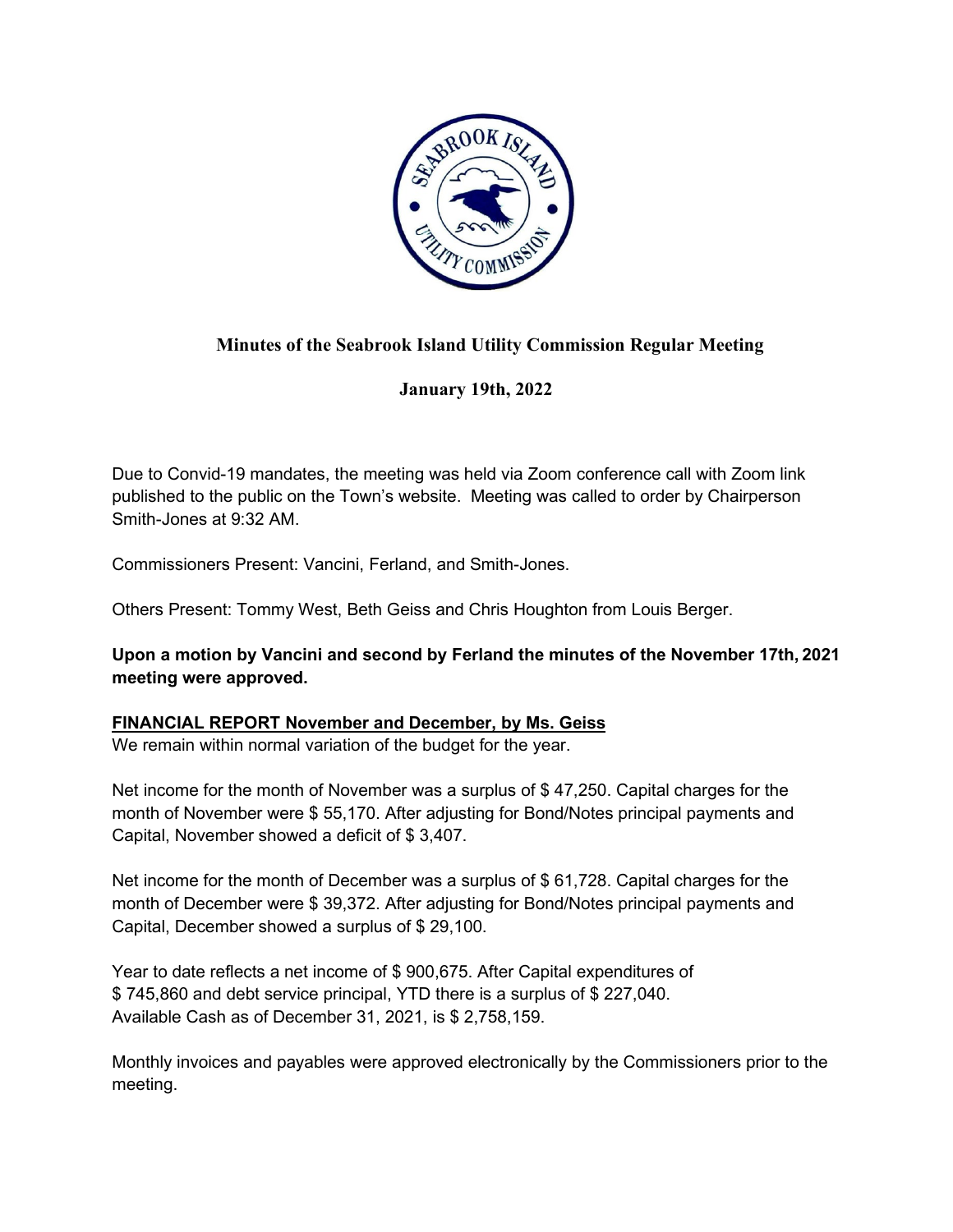## **OPERATIONS REPORT November and December, by Mr. West**

## **SEABROOK WATER RESOURCE FACILITY**

November - Effluent quality continued to meet permit requirements during the month. The daily average flow was 0.341 million gallons per day (MGD). The maximum daily flow was 0.432 million gallons for the month. The average effluent Total Suspended Solids (TSS) was 4 mg/l, and the average effluent Biochemical Oxygen Demand (BOD) was 3 mg/l, indicating excellent process control.

November - Total effluent & deep well pumped to Seabrook golf courses for irrigation was 6.428 million gallons effluent and 18.047 million gallons deep well. Total effluent and deep well pumped to Oak Point golf course was 4.194 million gallons effluent and 0.000 million gallons deep well.

December - Effluent quality continued to meet permit requirements during the month. The daily average flow was 0.3131 million gallons per day (MGD). The maximum daily flow was 0.424 million gallons for the month. The average effluent Total Suspended Solids (TSS) was 4 mg/l, and the average effluent Biochemical Oxygen Demand (BOD) was 4 mg/l, indicating excellent process control.

December - Total effluent & deep well pumped to Seabrook golf courses for irrigation was 7.929 million gallons effluent and 10.855 million gallons deep well. Total effluent and deep well pumped to Oak Point golf course was 3.907 million gallons effluent and 0.000 million gallons deep well.

#### **SEABROOK WATER DISTRIBUTION**

November - SIUC delivered 29,835,300 gallons of water for the month compared to 23,575,000 gallons last year.

December - SIUC delivered 18,724,688 gallons of water for the month compared to 17,448,960 gallons last year.

#### **OLD BUSINESS**

ARPA Funds – Commissioner Vancini updated the Commission on potential projects inside the SIUC that could qualify for the funds. The next step is a review by the Town of Seabrook.

Review of Engineering Study Proposals – 3 proposals to conduct a study of the future expansion/optimization options for the sewer treatment facility were reviewed by Management. The Commission asked Management for additional detail on one of the proposals. Management will return to the Commission when complete.